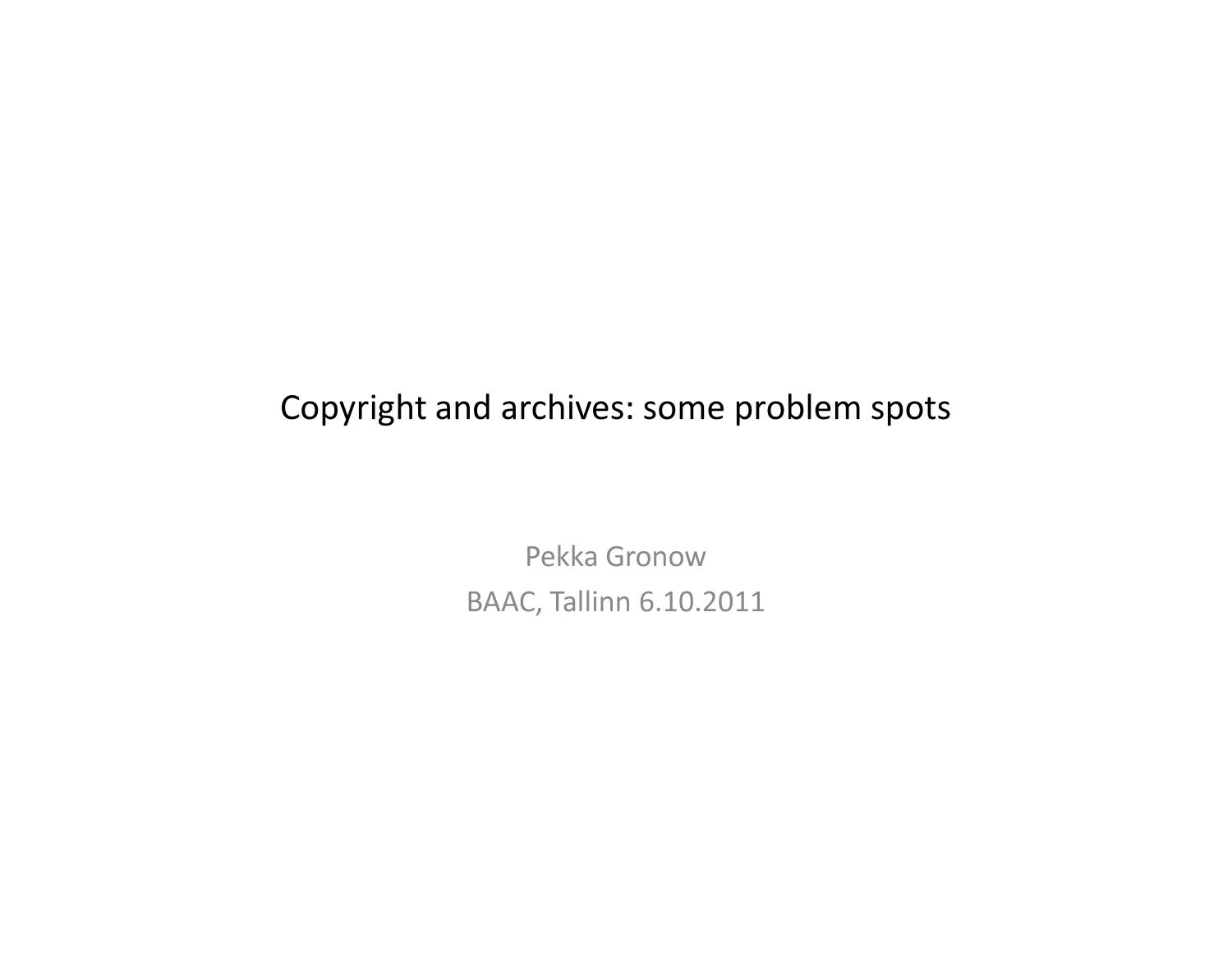Why is copyright important to archives ?

- • Copyright law gives authors and other rights owners the exclusive right to control the uses of their works
- In the old library world, this was not a big problem. Libraries collected books and lent them to their customers. There was a functioning inter-library lending system
- In the world of digital audiovisual archiving, almost everything is related to copyright. Showing a digital file to a user in the library is a public performance. Even the making of a protection copy may be restricted by copyright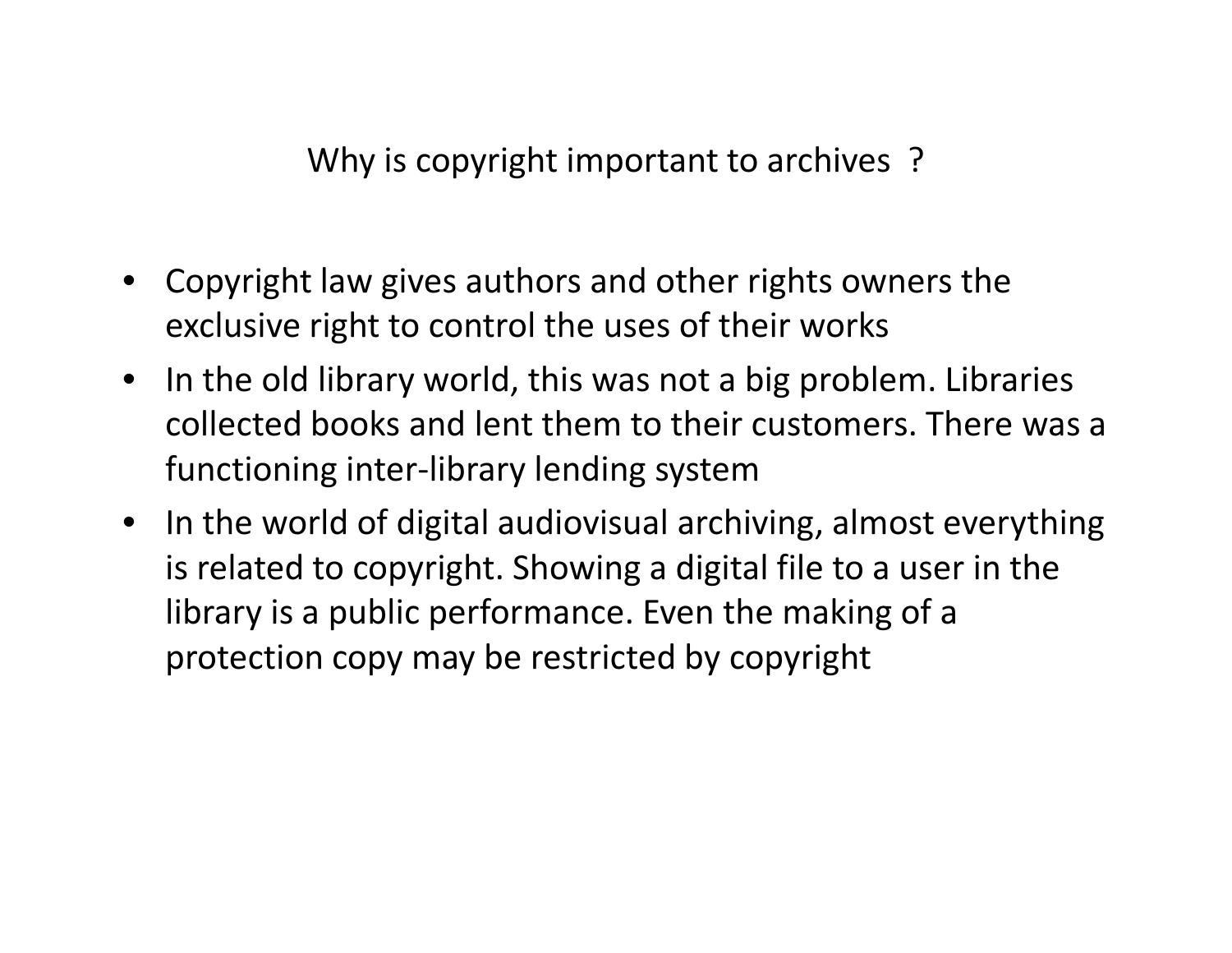What is copyright

- • Copyright is a set of exclusive rights granted to creators of original works and producers of recordings. It includes the right to copy, distribute and adapt the work and to perform it in public
- Copyright in born automatically and lasts 70 years from the death of the author(s) or 70 years from the first publication of a recording. Anonymous works are protected 70 years from first publication
- Copyright is universal because of international conventions
- •In the EU, copyright is parly EU law and partly national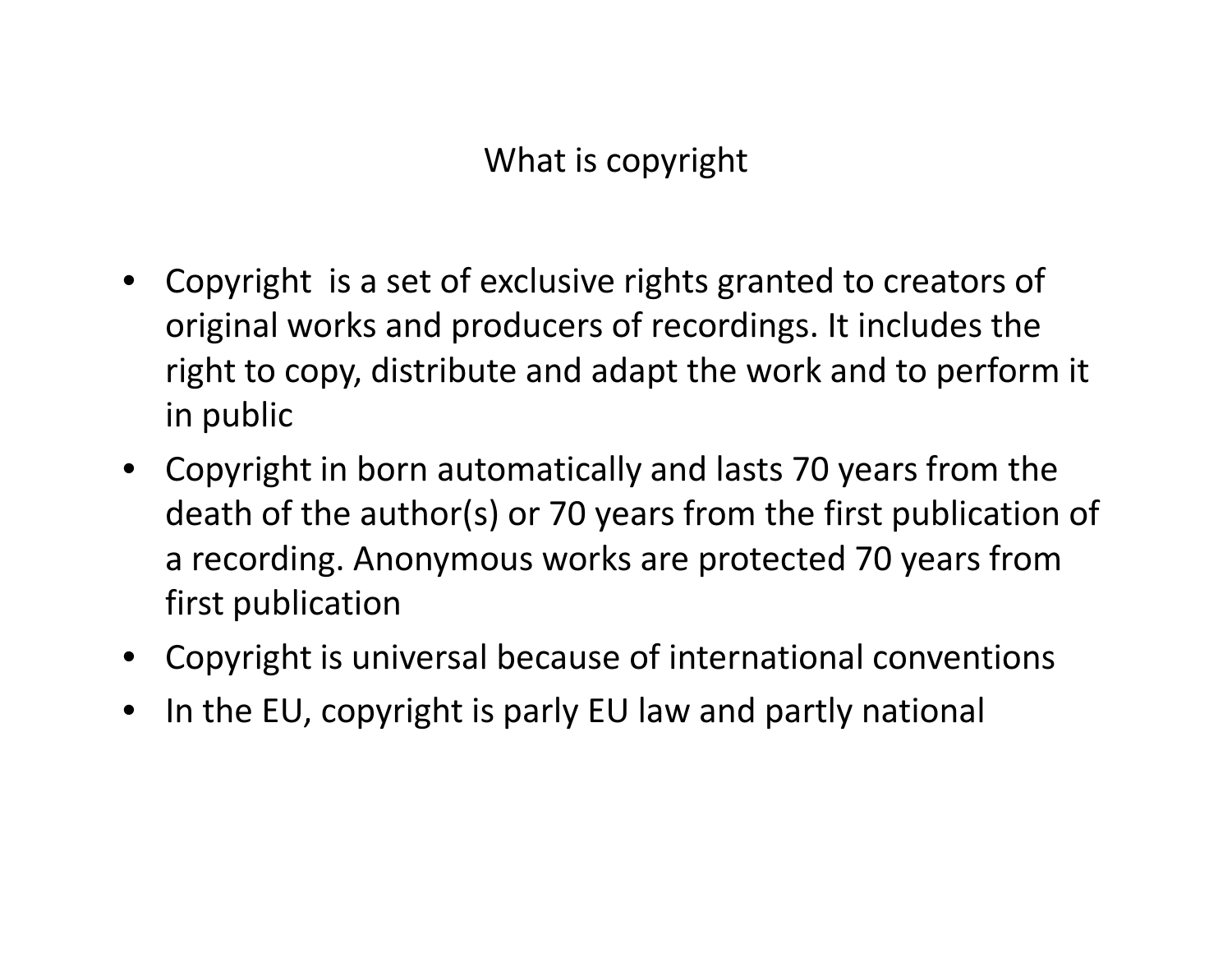Orphan works: the black hole of copyright

- • Orphan works are works which are still protected, but their author (or present owners) cannot be located
- It is illegal to use protected works without the permission of the rights owners. The fact that the owners cannot be found isno excuse. This can be a problem especially in large/scale digitisation projects
- Example: a newspaper article written in 1910 by a person with a common name. Who was he? When did he die? Who are his present successors?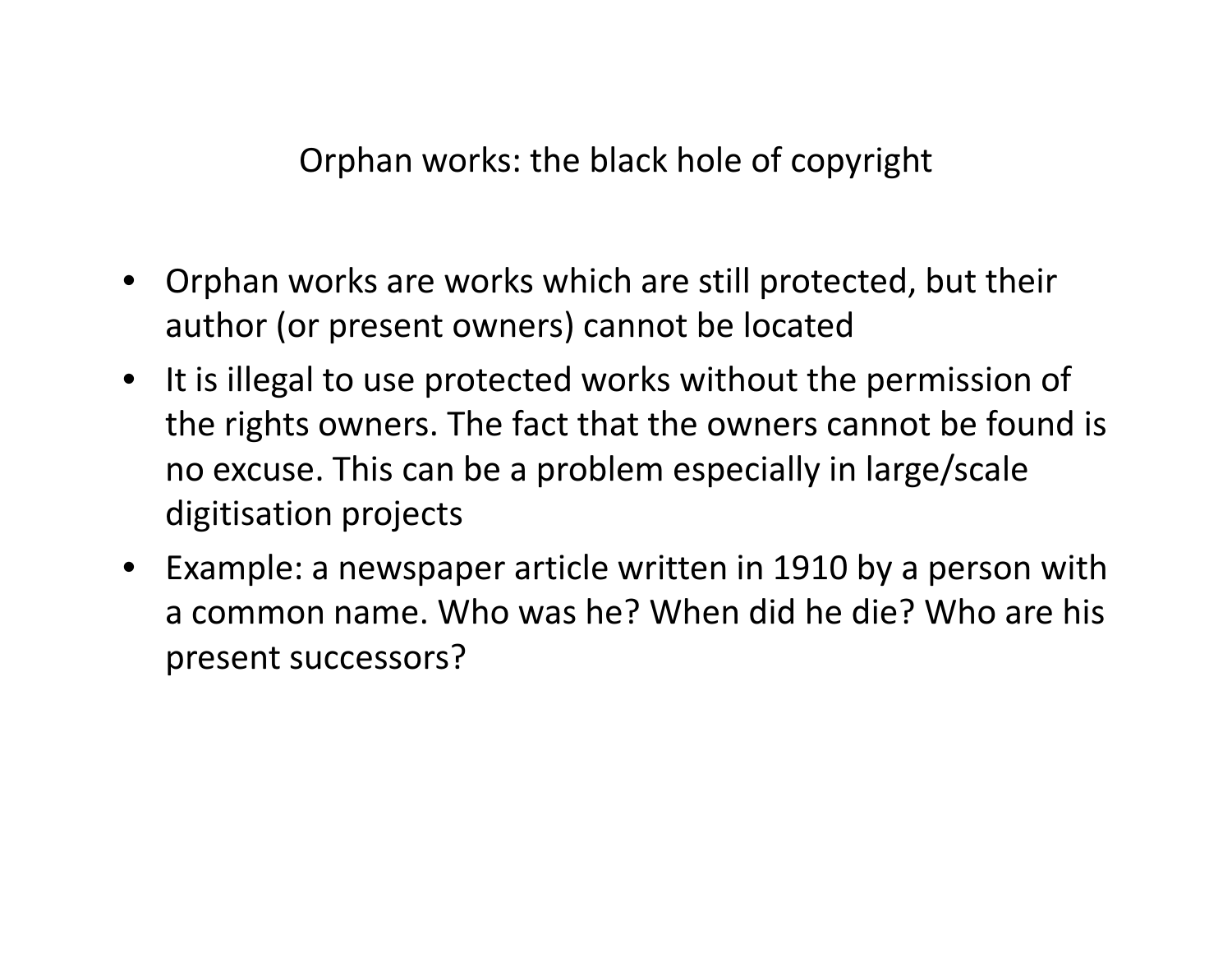## Libraries and archives do not have any general exceptions in copyright law

- There are two ways to use a protected work: get a license (a permission from the rights owners),or an exception in the copyright law
- There is no general exception for fair use, research or study. The exceptions concerning libraries and archives are very detailed and limited in scope, making international cooperation difficult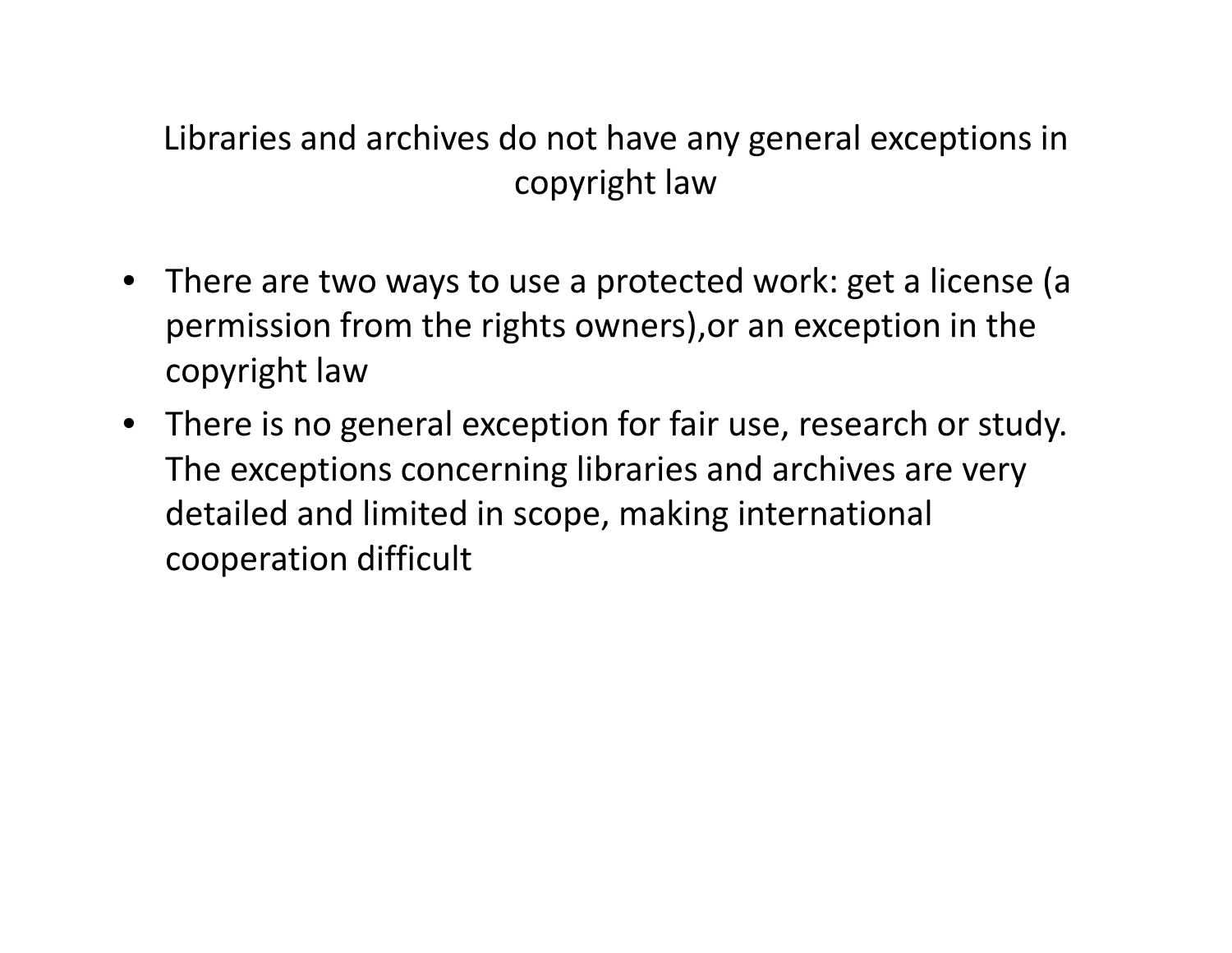Exceptions in Finnish copyright law (some examples)

- Public domain: copyright is limited in time
- •Private copying is permitted, but there are limitations
- •It is permitted to quote from published works
- $\bullet$  Certain libraries and archives named in the lave have the right to make preservation copies and show these copies to users on premises
- Some libraries have the right to make their customers copies of written works
- Extended collective licensing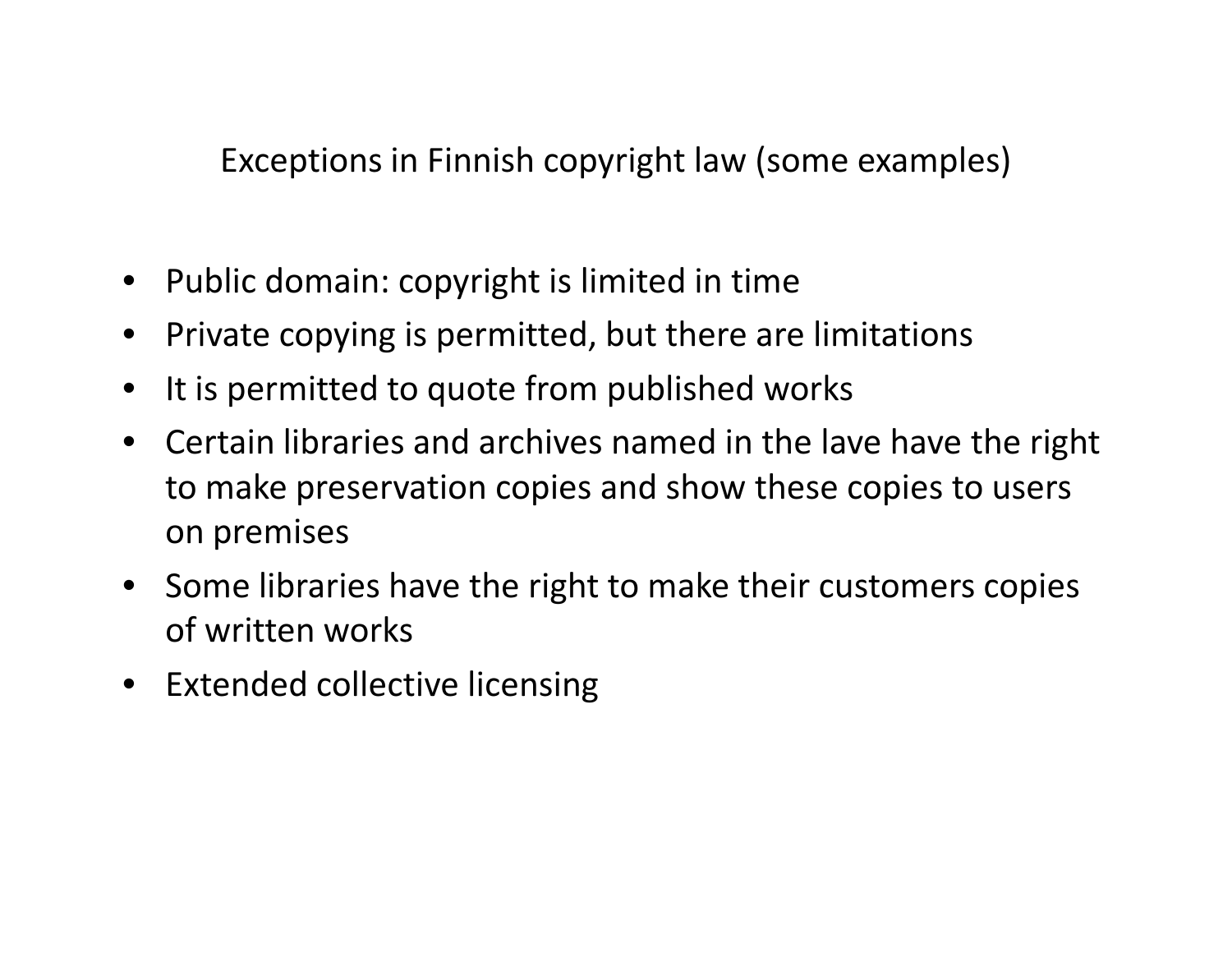## Some success stories

- $\bullet$ The national digital library
- $\bullet$ http://digi.kansalliskirjasto.fi/index.html
- $\bullet$ Newspapers, journals and ephemera
- $\bullet$ Online access to newspapers up to 1890 only, ephemera until 1944
- $\bullet$ Legal basis: public domain
- •More recent materials can only be used inside the library
- $\bullet$ The living archive (YLE)
- $\bullet$ http://yle.fi/elavaarkisto
- •Old radio and television programs, edited content only
- •Legal basis: collective agreements with rights owners
- $\bullet$ No plans to include all content. Domestic rights only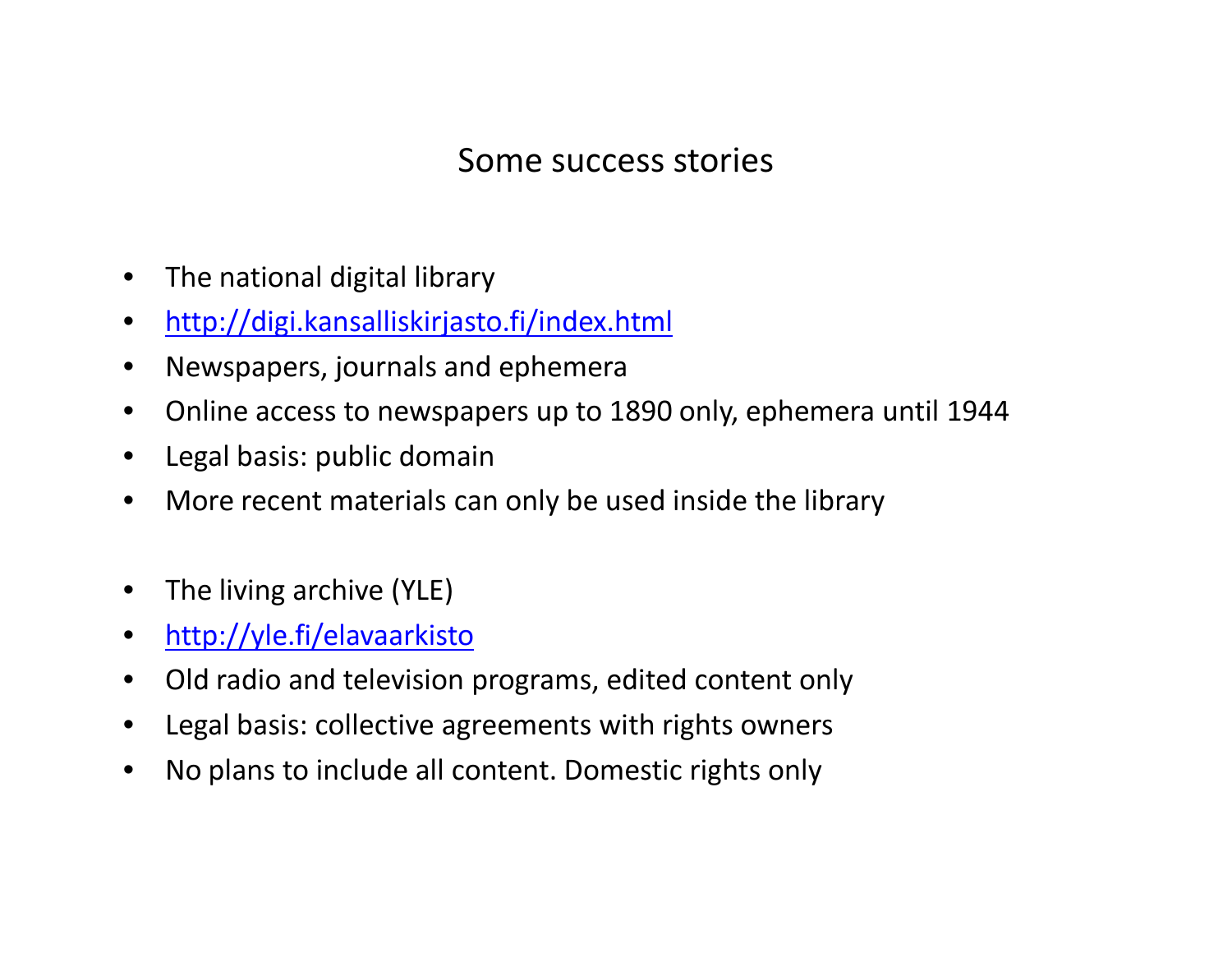The need to harmonize exceptions

- •Rights are universal, but exceptions national (even in EU)
- $\bullet$  Copyright law has expanded rapidly, but the exceptions have been kept at a minimum
- We need a harmonization of the exceptions of copyright (and the rules of collective licensing) in order to make possible the co-opeeration of archives across borders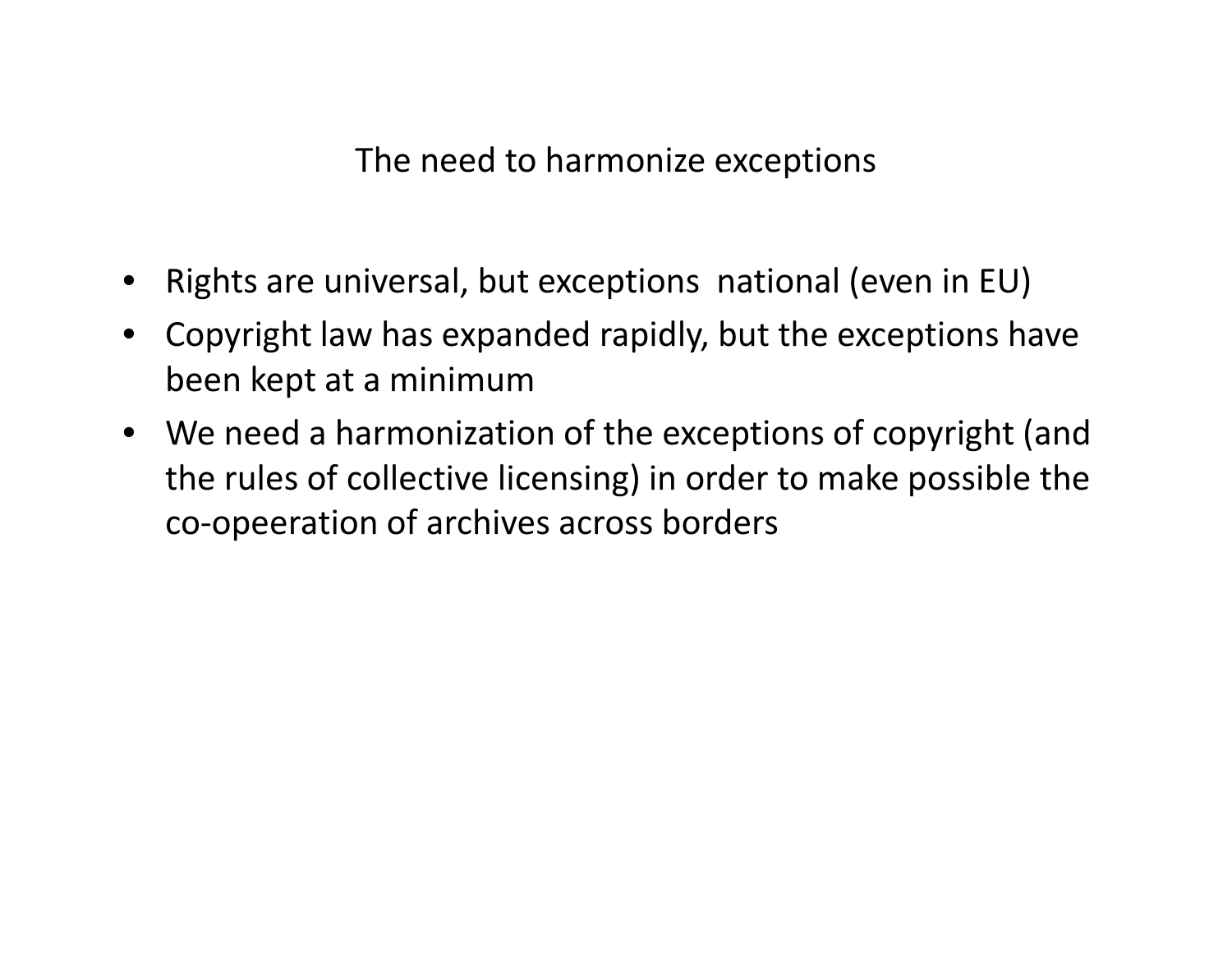The universal rights of audiovisual archives?

- The universal declaration of human rights guarantees both the rights of authors and access to information. However, not all access can be free of charge. A hierarchy of rights is needed
- The right to make protection copies and use them in archival work (and break DRM codes if necessary)
- $\bullet$ A solution to the orphan works problem
- **•** Online access between research libraries in the EU  $\bullet$
- • Broader online access to archival materials through collective agreements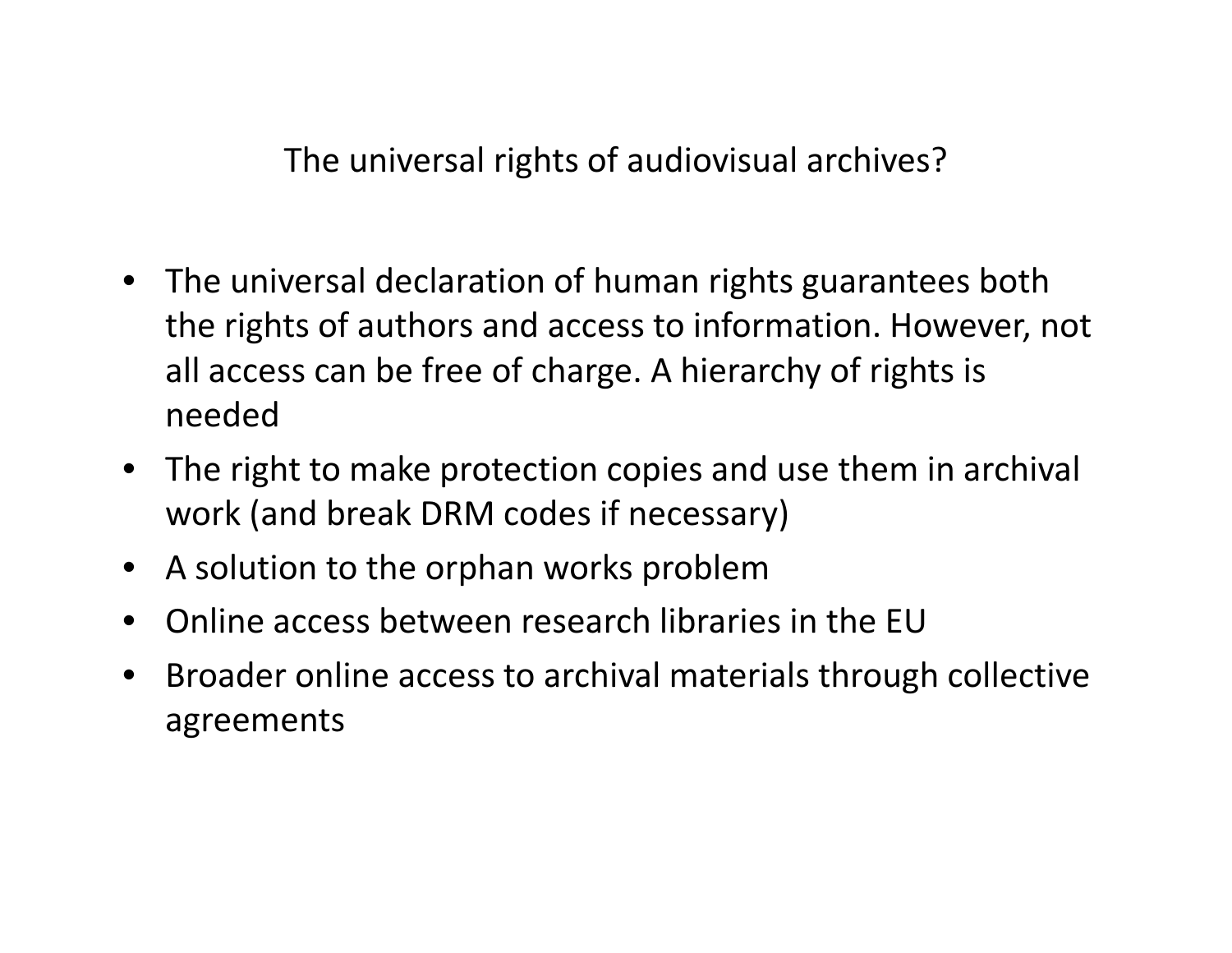The new EU orphan works directive

- The proposed EU orphan works directive is an important admission that copyright law can be too much. It is an attempt to harmonize some exceptions in EU
- The directive has already been criticized from many sources
- • It would only apply to writings and cinematographic works. It does not include printed music or sound recordings
- Digitization would only be allowed in the country of first publication. Did Estonia exist in 1910 (or 1950), and what were its borders then?
- Only web publishing would be permitted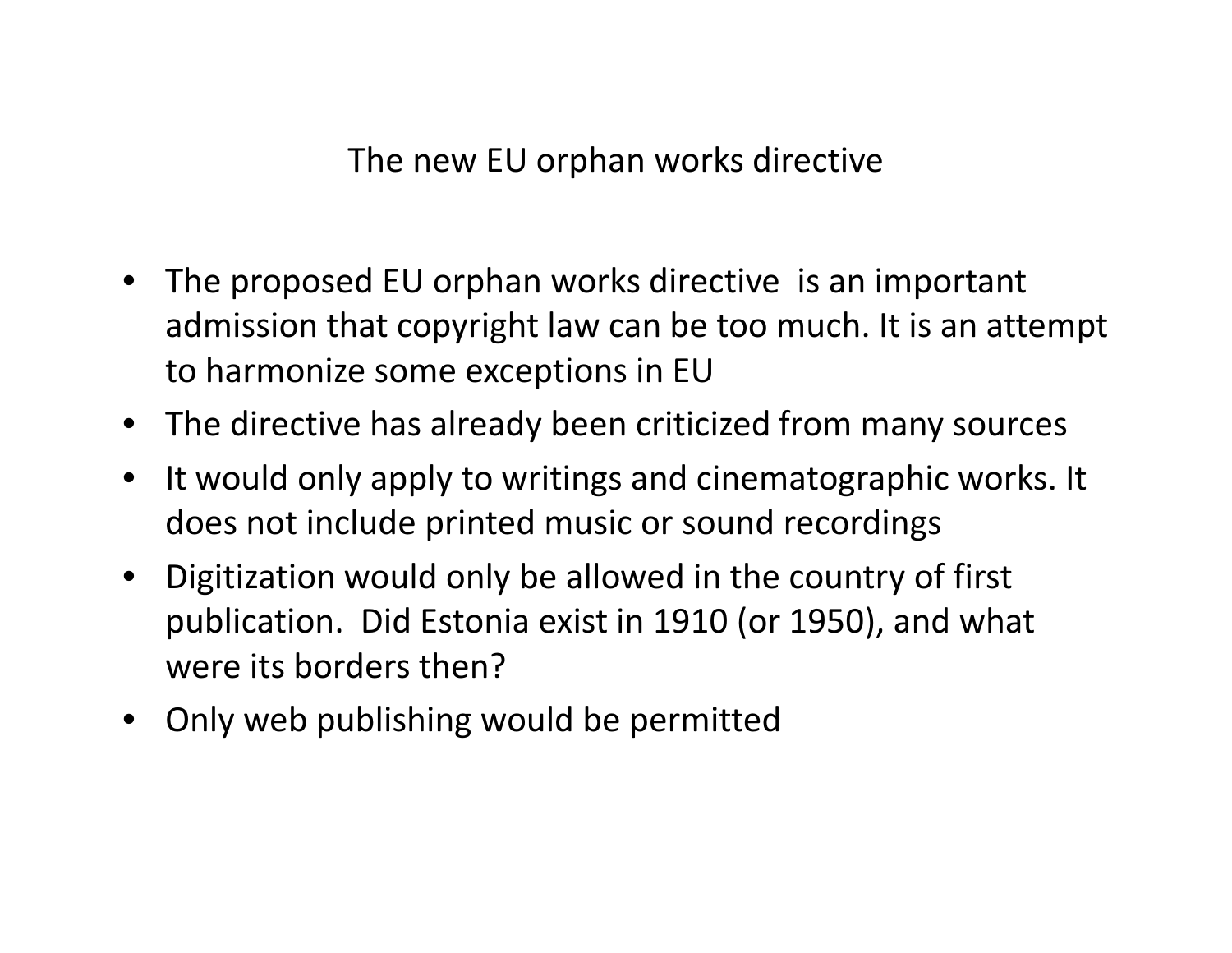What should audio archives demand

- The practical significance of the orphan works directive may be limited. However, printed music and sound recordings must be included in the directive to ensure that our field is taken into account also in the future
- The scope of the directive could also be broader in other aspects
- What is the viewpoint of audioVISUAL archives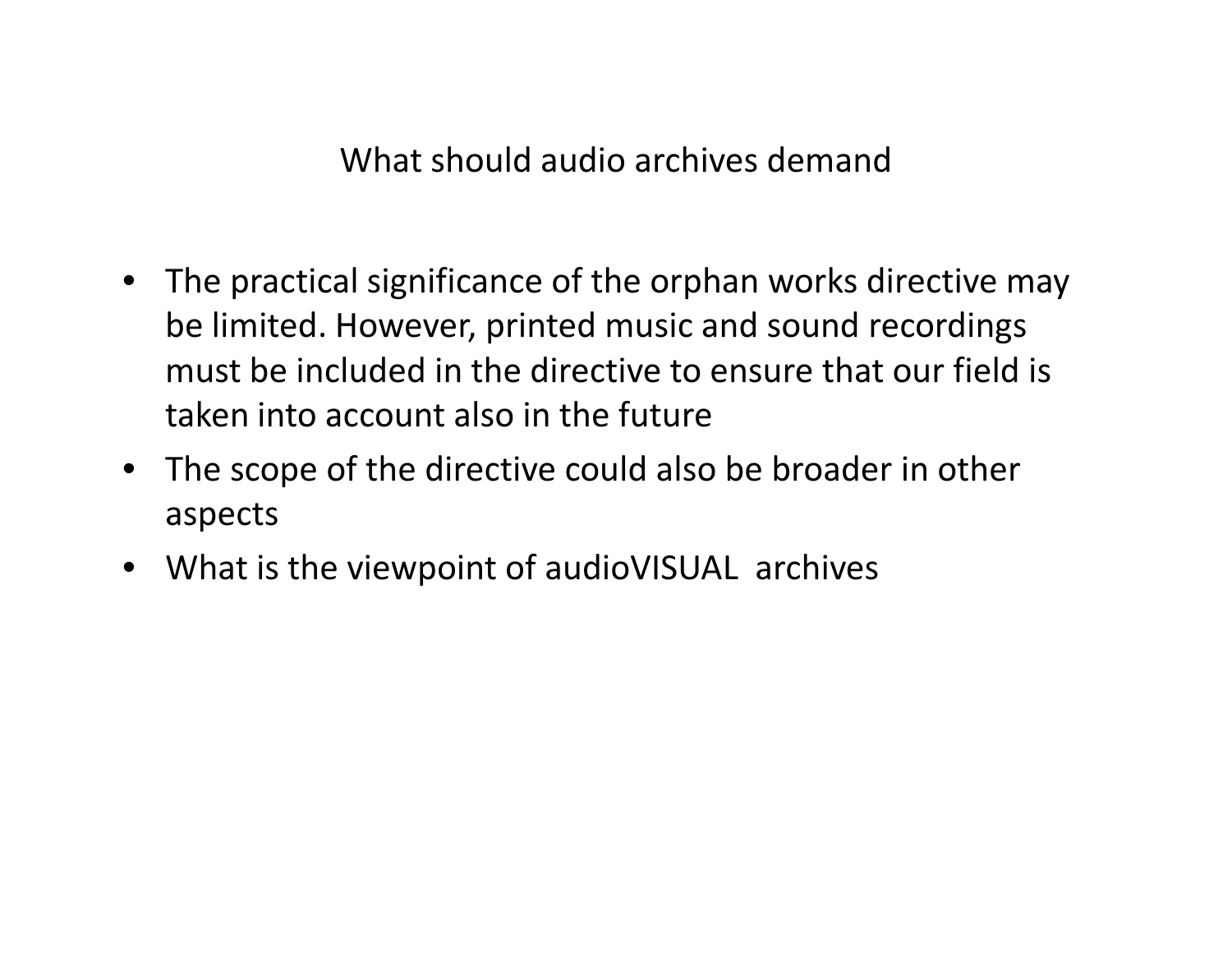What can be done to the directive, and to copyright in general

- Always complain. Changes in copyright law have always been the result of campaigns
- Publish studies and reports of your problems
- Send initiatives to politicians, members of national and European parliaments and the press. The orphan works directive will be decided this year
- Contact sister organizations (such as library associations)
- • Contact rights owners and show them that archival use will be a benefit, not a threat
- Be prepared for a long campaign